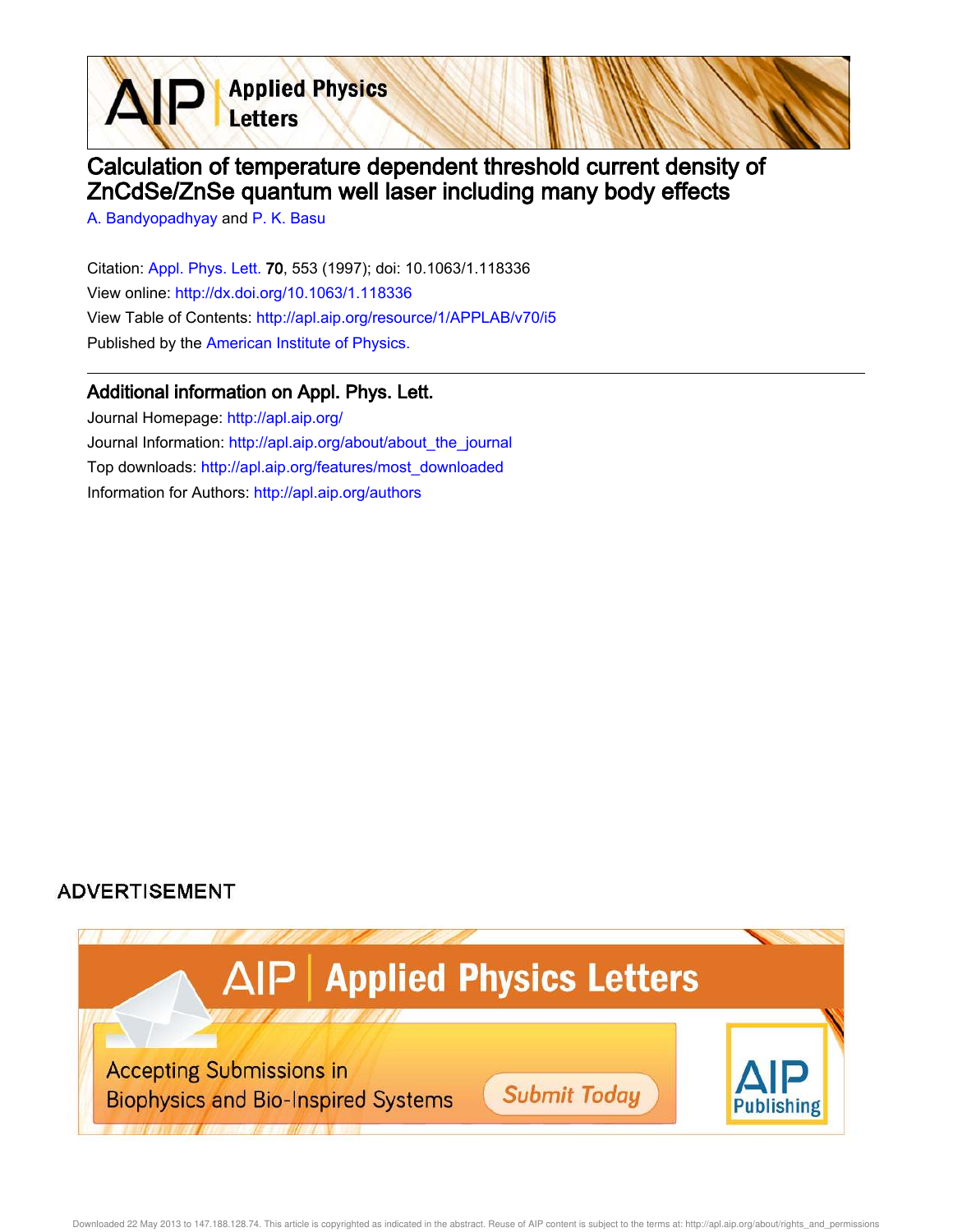## **Calculation of temperature dependent threshold current density of ZnCdSe/ ZnSe quantum well laser including many body effects**

A. Bandyopadhyay<sup>a)</sup>

*Central Electronics Engineering Research Institute, Pilani 333 031, India*

P. K. Basu

*Institute of Radio Physics & Electronics, University of Calcutta, Calcutta 700 009, India*

(Received 7 April 1996; accepted for publication 28 November 1996)

We have calculated the threshold current density of the ZnCdSe/ZnSe quantum well laser as a function of temperature by incorporating many body Coulomb interactions, both the heavy- and light hole subbands, as well as the temperature and energy dependencies of linewidth for laser transition. The effect of finite well width and well depth in the Coulomb interaction is also considered instead of taking strictly two-dimensional Coulomb potential. The calculated values of nominal threshold current density are 1.5 times larger than the values calculated without considering Coulomb interaction, whereas calculations using strictly two-dimensional Coulomb potential show 7% overestimation. Good agreement is obtained between the reported experimental results and the theoretical threshold current densities for a  $Zn_{0.83}Cd_{0.17}Se/ZnSe$  multiple quantum well laser assuming a value of 0.8 for the internal quantum efficiency. © *1997 American Institute of Physics.*  $[SO003-6951(97)03605-X]$ 

Recently there has been a widespread interest in II–VI semiconductor lasers emitting in the blue green region of the visible spectrum. Lasing action in II–VI semiconductor quantum wells (QWs) has been demonstrated up to room temperature in several laboratories.<sup>1,2</sup> However the optical gain mechanism in II–VI material systems, especially at and around room temperature, is still uncertain. Ding *et al.*<sup>3</sup> have claimed that the optical gain in ZnCdSe/ZnSe quantum-well lasers is of excitonic nature at least up to a temperature of 220 K. In an alternative approach, the electron–hole interaction has been incorporated into the calculation of optical gain in II–VI bulk as well as QW materials and the effect is found to be significant.<sup>4–6</sup> The gain spectra of II–VI OW lasers have been calculated by deriving an expression for optical susceptibility from the screened Hartree–Fock approximation to full many body problems.<sup>5,6</sup> In this letter we use a similar formalism to incorporate many body Coulomb effects in the calculation of nominal threshold current density  $(J_{thn})$  of  $Zn_{0.83}Cd_{0.17}Se/ZnSe$  quantum well lasers at different temperatures. We consider both heavy- and light-hole subbands in calculating absorption and spontaneous recombination rates. The linewidths for electron–heavy hole and electron–light hole transitions are calculated as a function of wave vector  $(\mathbf{k})$  at different temperatures considering carrier and carrier-LO phonon scattering mechanisms. Furthermore, instead of taking the strictly two dimensional  $(2D)$  Coulomb potential, the finite well width and well depth are taken into account in our calculation. We have found that the 2D Coulomb potential overestimates the electron-hole effect and leads to a slightly higher value of  $J<sub>th</sub>$ . In order to estimate the threshold current density as a function of temperature the leakage current density at threshold is calculated using both the drift and diffusion contributions in the *n*- and *p*- cladding layers. Our calculated values of the threshold current density

as a function of temperature for a  $Zn_{0.83}Cd_{0.17}Se/ZnSe$  multiple quantum well (well width:  $60 \text{ Å}$ ; number of wells: 6) laser are then compared with the reported experimental results<sup>7</sup> taking the internal quantum efficiency as a fitting parameter, and good agreement with experimental results is obtained for an internal quantum efficiency of 0.8. It is found that the linewidths for both electron–heavy hole and electron–light hole transitions increase by a factor of 1.5 as the temperature increases from 200 K to room temperature. This effect is important in correctly predicting the variation of *Jthn* with temperature.

The complex susceptibility  $\chi(\omega,n)$  at frequency  $\omega$  and injected carrier density *n* is related to microscopic polarization  $\chi^{\alpha\beta}$  (**k**, $\omega$ ) as<sup>8</sup>

$$
\chi(\omega, n) = \sum_{\mathbf{k}} \ \mu^{\alpha\beta}(\mathbf{k}) \chi^{\alpha\beta}(\mathbf{k}, \omega) / \Omega, \tag{1}
$$

where  $\mu^{\alpha\beta}$  (k) is the dipole matrix element between the  $\alpha$ th conduction and the  $\beta$ th valence subbands at a wavevector **k**,  $\Omega$  is the volume of the QW.  $\chi^{\alpha\beta}$  (k,  $\omega$ ) obeys the relation

$$
\chi^{\alpha\beta}(\mathbf{k},\omega) = -\mu^{\alpha\beta}(\mathbf{k}) \frac{1 - f_{e\mathbf{k}}^{\alpha} - f_{h\mathbf{k}}^{\beta}}{[\hbar\omega - E^{\alpha\beta}(\mathbf{k})] + i\Gamma^{\alpha\beta}} \times \left(1 + \frac{1}{\mu^{\alpha\beta}(\mathbf{k})} \sum_{\mathbf{k}'} V_{s}^{\alpha\beta}(|\mathbf{k} - \mathbf{k}'|) \chi^{\alpha\beta}(\mathbf{k}',\omega)\right),
$$
\n(2)

where  $f_{ik}$  ( $i = e, h$ ) is the quasi-Fermi function,  $E^{\alpha\beta}$  (**k**) is the energy difference between  $\alpha$ th conduction and  $\beta$ th valence subbands at wave vector **k** including band gap renormalization,<sup>8</sup> and  $\Gamma^{\alpha\beta}$  is the corresponding transition linewidth. The Fourier transform of screened Coulomb potential is given by  $V_s^{\alpha\beta}(\mathbf{q})/\epsilon_s(\mathbf{q},\omega)$ , where  $\epsilon_s(\mathbf{q},\omega)$  is the permittivity calculated in statical single plasmon pole approximation.<sup>8</sup> The unscreened Coulomb potential  $V^{\alpha\bar{\beta}}(\mathbf{q})$ 

a)Present address: School of Engineering Science, Simon Fraser University, Burnaby, British Columbia V5A 1S6, Canada. Electronic mail: anirban@sfu.cs.ca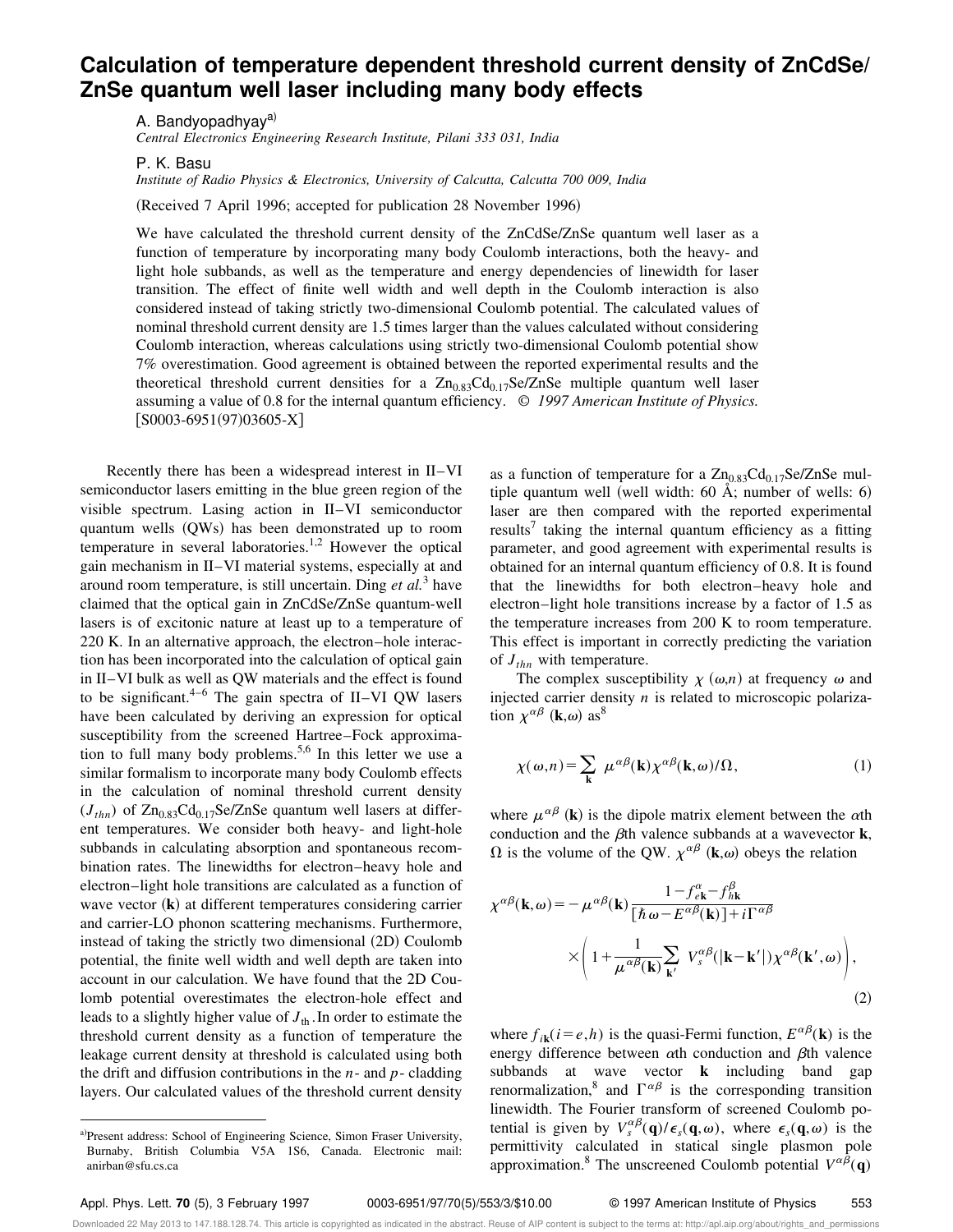between an electron in  $\alpha$ th subband and a hole in  $\beta$ th subband has been calculated by expressing the wave function of electron (hole)  $\phi_{\alpha(\beta)}(z_{\alpha(\beta)})$ 

$$
V^{\alpha\beta}(\mathbf{q}) = V_{2d}(\mathbf{q}) \int \int \epsilon_w \epsilon^{-1}(z_\alpha, z_\beta) |\phi_\alpha(z_\beta)|^2
$$
  
× $\exp(-q|z_\alpha - z_\beta|) dz_\alpha dz_\beta$ . (3)

As the well width  $d \rightarrow 0$  and the well depth  $\rightarrow \infty$ ,  $V^{\alpha\beta}(\mathbf{q})$ reduces to the expression for the two-dimensional Coulomb potential  $V_{2d}(\mathbf{q}) = e^2/(2qA\epsilon_w)$ , where  $\epsilon_w$  is the permittivity inside the well and *A* is the area of the QW. The quantity  $\epsilon(z_\alpha, z_\beta)$  is equal to  $\epsilon_w$  when  $z_\alpha$  and  $z_\beta$  are within the well, is equal to  $\epsilon_b$  (pemittivity of the barrier) when  $z_\alpha$  and  $z_\beta$  are outside the well, and becomes the average of  $\epsilon_w$  and  $\epsilon_b$  in all other cases. In calculating  $\epsilon_s(q,\omega)$  multisubband formalism<sup>10</sup> with two electron, two heavy-hole, and one light-hole subbands is used. The absorption coefficient (gain)  $\alpha(\omega)$  is obtained from the imaginary part of the susceptibility.

In order to calculate the spontaneous recombination rate per unit volume  $(R_{sp})$  from the above formalism we first determine the stimulated emission  $g(\omega)$  from Eq. (2) replacing the band-filling factor  $(1 - f_{ek} - f_{hk})$  by  $f_{ek}f_{hk}$  and proceeding similarly as for  $g(\omega)$ .  $R_{sp}$  is then calculated by using the following relation:

$$
R_{\rm sp} = \frac{N_{\rm w}}{L^3} \sum_{\mathbf{p},\lambda} \frac{c}{\bar{n}} g(\omega_{\mathbf{p},\lambda}).
$$
 (4)

In Eq. (4)  $L^3$  denotes the reference volume,  $N_w$  is number of wells,  $\bf{p}$  and  $\lambda$  label, respectively, the photon wave vector and polarization, *c* is the velocity of light, and  $\overline{n}$  is the refractive index of the material.

The material parameters used in our calculations are taken from Ref. 11. Considering the biaxial compressive strain in the ZnCdSe layers, we calculate the strain induced shift in heavy–hole and light–hole bands and the effective masses parallel and perpendicular to the well plane.<sup>11</sup> The transition linewidth  $\Gamma^{\alpha\beta}$  in Eq. (2) is calculated as a function of wave vector at different temperatures from the lifetimes due to carrier–carrier and carrier–LO phonon scattering mechanisms. Details of the calculation are given in Ref. 12.

By evaluating the total spontaneous recombination rate per unit volume for injected carrier density at threshold  $(n<sub>th</sub>)$ , we calculate the nominal threshold current density  $J_{\text{thn}}$  from the relation  $J_{\text{thn}} = e dR_{\text{sp}}$ , where *e* is the electronic charge and *d* is the QW width. The threshold current density  $J_{th}$  is calculated from  $J_{th} = J_{thn}/\eta + J_p + J_n$ , where  $\eta$  is the internal quantum efficiency and  $J_p$  and  $J_n$  are, respectively, the leakage current densities in  $p$  and  $n$  cladding layers at threshold. The values of  $J_p$  and  $J_n$  are calculated using the expression given in Ref. 11 which incorporates both drift and diffusion contributions.

Figure 1 shows the absorption spectra for a multiquantum well (MQW)  $Zn_{0.83}Cd_{0.17}Se/ZnSe$  laser calculated with and without Coulomb interaction with  $N_w = 6$ ,  $d = 60$  Å, barrier width of 100 Å, and an injected carrier density of  $3.4 \times 10^{18}$  cm<sup>-3</sup>. The absorption spectra calculated using two-dimensional Coulomb potential is also shown in the figure. The neglect of Coulomb interaction results in reduction



FIG. 1. Calculated absorption spectra for a MQW  $Zn_{0.83}Cd_{0.17}Se/ZnSe$  laser with  $N_w = 6$ ,  $d = 60$  Å, and barrier width of 100 Å considering finite well width and well depth (solid curve), purely 2D Coulomb potential (dashdotted curve) and without Coulomb interaction (dashed curve) at a carrier density of  $3.4 \times 10^{18}$  cm<sup>-3</sup> at 300 K.

of absorption as well as maximum gain. For the QW structure considered, the maximum gain decreases by 300  $cm^{-1}$ from the value obtained using Coulomb potential with finite well depth and well width. The 2D Coulomb potential overestimates the real electron–hole potential which leads to slightly higher gain at a given carrier density and steeper rise from the gain to absorption at higher energy.

We have considered in this work two electron and two heavy–hole subbands and one light–hole subband. The intraband scattering rates for the above QW are calculated at different carrier concentrations and at different temperatures as a function of wave vector  $(**k**)$  for first electron  $(1e)$ , heavy–hole  $(1hh)$  and light–hole  $(1lh)$  subbands. The average of total carrier and LO-phonon broadenings for electrons and heavy (light) holes is used to obtain the linewidth. The linewidth of 2*e* –2hh transition is taken to be the same as that of the 1*e* –1hh transition. Although this assumption underestimates the linewidth of 2*e* –2hh transition, it does not affect the calculation of threshold carrier density significantly as an energy of 2*e* –2hh transition is far off from the energy at maximum gain. The reduction of total broadening (carrier– carrier and carrier–phonon) is less than  $10\%$  at the highest wave vector considered in the calculations (corresponds to an energy of  $\sim$ 10*kT*) from the value at the band edge for all the subbands. Figure 2 shows the linewidth at electron–heavy



FIG. 2. Calculated linewidth as a function of temperature used in the calculation of  $J<sub>th</sub>$  for first electron–heavy hole (solid) and first electron–light hole subband (dashed). The carrier density at each point is the threshold carrier density at that temperature.

Downloaded 22 May 2013 to 147.188.128.74. This article is copyrighted as indicated in the abstract. Reuse of AIP content is subject to the terms at: http://apl.aip.org/about/rights\_and\_permissions